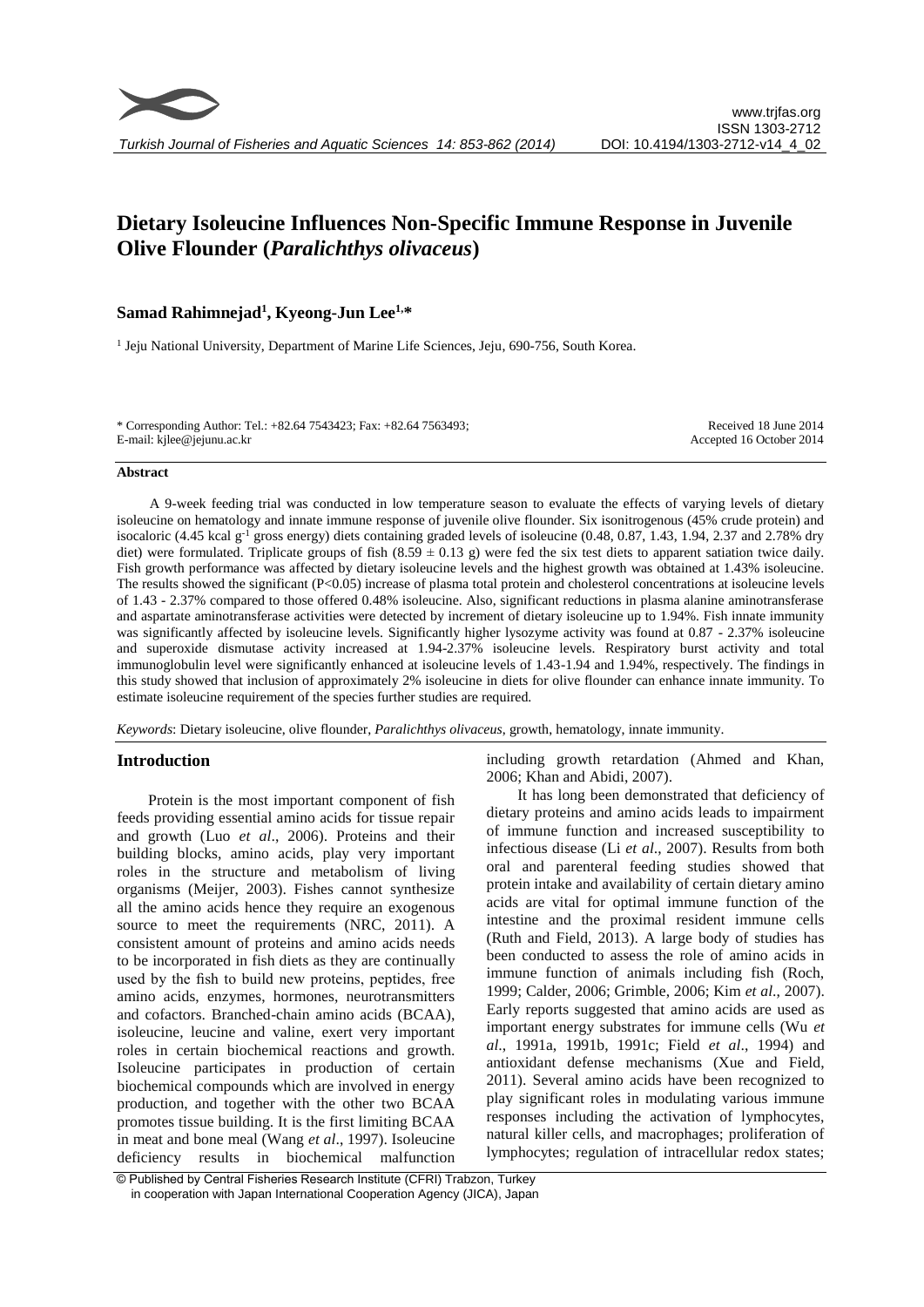gene expression; and production of cytokines (Yoneda *et al*., 2009). BCAA are involved in biosynthesis of glutamine, as part of the immune system, by providing α-amino group (Newsholme and Calder, 1997). Also, the carbon skeletons of BCAA are required by leucocytes for protein synthesis (Waithe *et al*., 1975). It has been reported that deficiency of BCAA results in immune impairment. Petro and Bhattacharjee (1981) reported that mice fed BCAA-deficient diet exhibited increased susceptibility to *Salmonella typhimurium*, impaired antibody production, reductions in serum concentrations of transferrin and complement C3, and increased numbers of bacteria in liver and spleen. Isoleucine has been reported to influence innate immunity including induction of the antimicrobial peptide beta-defensin from Madin–Darby bovine kidney (MDBK) epithelial cells (Fehlbaum *et al*., 2000). Also, it has been shown that isoleucine is incorporated into human leucocyte cellular proteins and lipids (Burns, 1975) and improves the serum complement component 3 (C3) level in mice (Petro and Bhattacharjee, 1980). However, there is only a single available study on immunomodulating effects of isoleucine in fishes. Zhao *et al*. (2013) showed that dietary isoleucine promotes the immune responses in Jian carp (*Cyprinus carpio* var. Jian).

Olive flounder has been the most important cultured marine fish species in Korea. Its total production reached ~37,000 tons in 2013 in Korea (Ministry of Maritime Affairs and Fisheries of Korea, 2013). Because of importance of olive flounder in Korean aquaculture industry, this study was conducted to examine the effects of different dietary isoleucine levels on growth, hematology and nonspecific immune response of the species.

# **Materials and Methods**

### **Experimental Diets**

Six isonitrogenous (45% crud protein) and isocaloric  $(4.45 \text{ kcal g}^{-1} \text{ gross energy})$  diets were formulated using fish meal and a mixture of crystalline amino acids to contain graded levels of isoleucine (0.48–2.78% dry diet). The mixture of crystalline amino acids without isoleucine was prepared according to Dabrowski *et al*. (2003) and used as the main protein source and fish meal was included to increase palatability of the semi-purified diets. Proximate and essential amino acid composition of fish meal used in this study is provided in Table 1. The basal diet contained a minimum level of isoleucine from fish meal and supplemented with incremental levels (0.5%) of L-isoleucine. Analyzed dietary isoleucine concentrations were 0.48, 0.87, 1.43, 1.94, 2.37 and 2.78% (Table 2). The experimental diets were kept isonitrogenous by decreasing the level of glycine as the isoleucine level was increased. Isoleucine concentration of the experimental diets was determined using an automated amino acid analyzer (Beckman 7300, Beckman Instruments, Palo Alto, CA). The energy value of diets was estimated on the basis of physiological fuel value, i.e., 3.99 kcal  $g^{-1}$  proteins or carbohydrates and  $9.01$  kcal  $g^{-1}$  lipids (Lee and Putnam, 1973). All dry ingredients were thoroughly mixed and after addition of squid liver oil and double distilled water pelleted through a meat chopper machine (SMC-12, Kuposlice, Busan, Korea) in 3 mm diameter. The diets were freeze-dried for 24 h, crushed into desirable particle sizes, sealed in bags and stored at -20°C until used.

### **Fish and Experimental Conditions**

Juvenile olive flounder were transported from a private hatchery to the Marine and Environmental Research Institute of Jeju National University (Jeju, South Korea). All the fish were fed the basal diet for one week to be acclimated to the semi-purified diet and the experimental conditions. At the end of the acclimation period, 45 randomly selected fish (8.59  $\pm$ 0.13 g) were stocked into each polyvinyl circular tanks of 150 L capacity and supplied with filtered seawater at a flow rate of  $3 L \text{ min}^{-1}$  and aeration to maintain enough dissolved oxygen. Triplicate groups of fish were hand-fed the six test diets to apparent satiation (twice a day,  $0.09^{0.00}$  and  $17^{0.00}$  h) for 9 weeks. Uneaten food was siphoned out 30 min after feeding and weighed to determine the feed intake. Growth of fish was measured with three-week intervals. Feeding was stopped 24 h prior to weighing or blood sampling to minimize handling stress on fish. The water temperature during the feeding trial ranged from 13 to 17°C and the photoperiod was maintained on a 12:12 light:dark schedule.

### **Sample Collection and Chemical Analyses**

At the end of the feeding trial, all the fish in each tank were bulk-weighed and counted for calculation

**Table 1.** Proximate and essential amino acid composition of white fish meal (% dry matter)

|                       | $\%$ |
|-----------------------|------|
| Essential amino acids |      |
| Arg                   | 3.65 |
| <b>His</b>            | 2.60 |
| <b>Ile</b>            | 2.59 |
| Leu                   | 4.97 |
| Lys                   | 5.46 |
| Met                   | 1.84 |
| Phe                   | 2.60 |
| Thr                   | 3.05 |
| Val                   | 3.04 |
| Proximate composition |      |
| Dry matter            | 90   |
| Protein               | 67   |
| Lipid                 | 10   |
| Ash                   | 16   |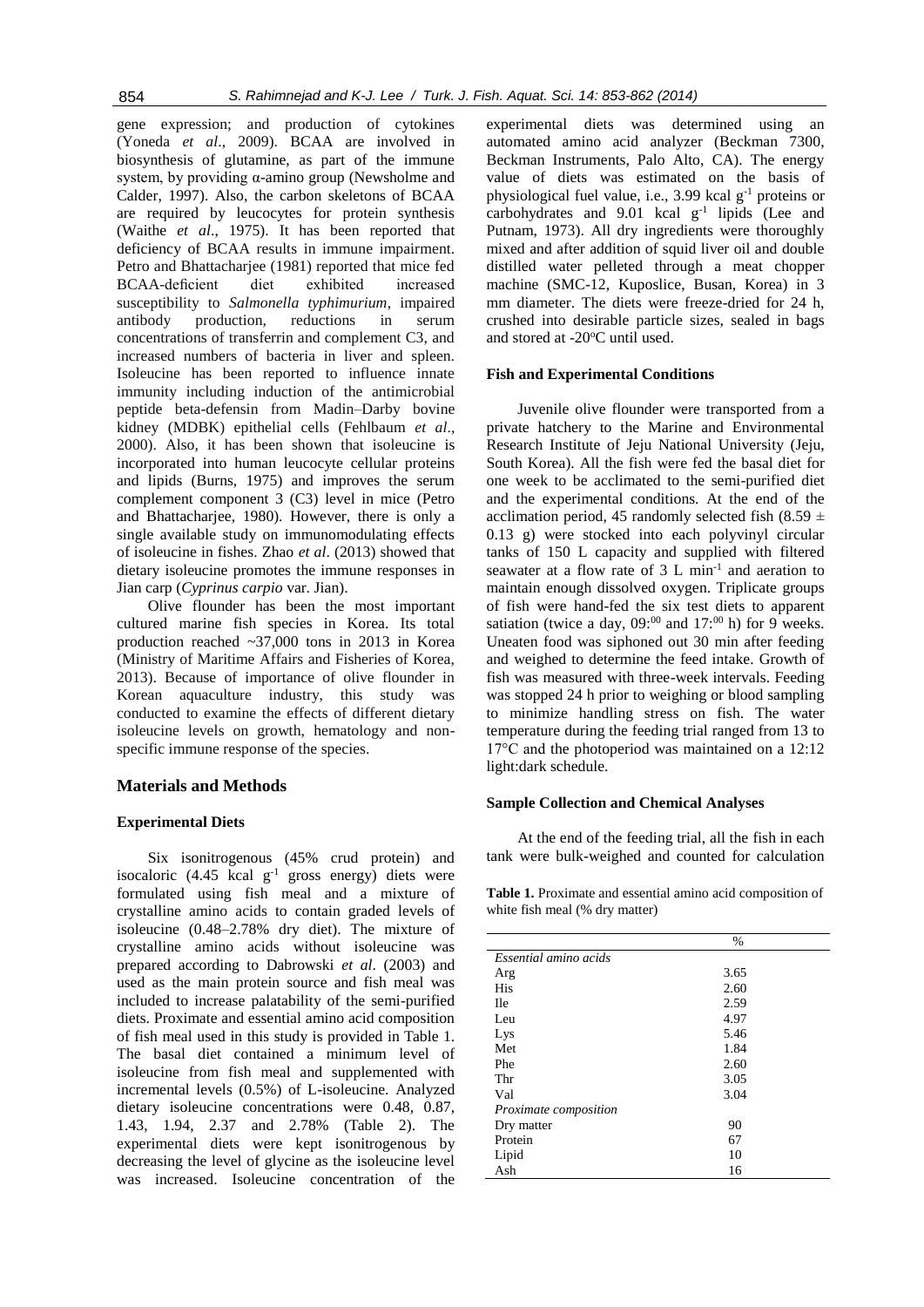| Ingredients              |      | 2       | 3    | 4    | 5    | 6    |
|--------------------------|------|---------|------|------|------|------|
| White fish meal          | 20.0 | 20.0    | 20.0 | 20.0 | 20.0 | 20.0 |
| Free AA $mix1$           | 27.5 | 27.5    | 27.5 | 27.5 | 27.5 | 27.5 |
| Isoleucine               | 0.0  | 0.5     | 1.0  | 1.5  | 2.0  | 2.5  |
| Glycine                  | 2.5  | 2.0     | 1.5  | 1.0  | 0.5  | 0.0  |
| Dextrin                  | 33.5 | 33.5    | 33.5 | 33.5 | 33.5 | 33.5 |
| Taurine                  | 1.0  | $1.0\,$ | 1.0  | 1.0  | 1.0  | 1.0  |
| Mineral $mix^2$          | 1.0  | 1.0     | 1.0  | 1.0  | 1.0  | 1.0  |
| Vitamin mix <sup>3</sup> | 1.0  | 1.0     | 1.0  | 1.0  | 1.0  | 1.0  |
| Choline chloride         | 1.0  | 1.0     | 1.0  | 1.0  | 1.0  | 1.0  |
| Squid liver oil          | 12.5 | 12.5    | 12.5 | 12.5 | 12.5 | 12.5 |
| Proximate composition    |      |         |      |      |      |      |
| Dry matter               | 93.1 | 93.0    | 94.0 | 93.4 | 94.0 | 94.0 |
| Protein                  | 44.9 | 45.2    | 45.0 | 45.4 | 45.6 | 45.1 |
| Lipid                    | 9.5  | 9.2     | 9.4  | 9.3  | 9.5  | 9.5  |
| Ash                      | 3.6  | 3.8     | 3.5  | 3.7  | 3.5  | 3.5  |
| Isoleucine               | 0.48 | 0.87    | 1.43 | 1.94 | 2.37 | 2.78 |

**Table 2.** Formulation and proximate composition of the experimental diets (% dry matter)

<sup>1</sup> Free amino acid mixture composition: (g per 446 g dry weight mixture): arginine hydrochloride, 15; lysine hydrochloride, 18; methionine, 10; histidine, 7; valine, 12; leucine, 14; phenylalanine, 18; threonine, 8; tryptophan, 2; glutamic acid, 111; glycine, 231.

<sup>2</sup> Mineral premix (g kg<sup>-1</sup>): MgSO<sub>4</sub>.7H<sub>2</sub>O, 80.0; NaH<sub>2</sub>PO<sub>4</sub>.2H<sub>2</sub>O, 370.0; KCl, 130.0; Ferric citrate, 40.0; ZnSO<sub>4</sub>.7H<sub>2</sub>O, 20.0; Ca-lactate, 356.5; CuCl<sub>2</sub>, 0.2; AlCl<sub>3</sub>. 6H<sub>2</sub>O, 0.15; Na<sub>2</sub>Se<sub>2</sub>O<sub>3</sub>, 0.01; MnSO<sub>4</sub>.H<sub>2</sub>O, 2.0; CoCl<sub>2</sub>.6H<sub>2</sub>O, 1.0.

<sup>3</sup> Vitamin premix (g kg<sup>-1</sup>): L-ascorbic acid, 121.2; DL- $\alpha$  tocopheryl acetate, 18.8; thiamin hydrochloride, 2.7; riboflavin, 9.1; pyridoxine hydrochloride, 1.8; niacin, 36.4; Ca-p-pantothenate, 12.7; myo-inositol, 181.8; p-biotin, 0.27; folic acid, 0.68; p-aminobezoic acid, 18.2; menadione, 1.8; retinyl acetate, 0.73; cholecalficerol, 0.003; cyanocobalamin, 0.003.

of growth parameters and survival. Five fish per tank (15 fish per treatment) were selected and kept at - 20°C for whole-body composition analysis. Five fish per tank (15 fish per treatment) were randomly captured, anesthetized with 2-phenoxyethanol (200  $mg$   $L^{-1}$ ), and blood samples were collected from the caudal vein with heparinized syringes for determination of hematocrit, hemoglobin and respiratory burst activity. After the above mentioned measurements with whole blood, plasma were separated by centrifugation at  $5000 \times g$  for 10 min and stored at -70°C for determination of total immunoglobulin (Ig) level and blood biochemical parameters including plasma total protein, glucose and cholesterol concentrations and activities of alanine aminotransferase (ALT) and aspartate aminotransferase (AST). Another set of blood samples (5 fish per tank, 15 fish per dietary treatment) were taken without heparin and allowed to clot at room temperature for 30 min. Then, the serum was separated by centrifugation for 10 min at 5000  $\times$  g and stored at -70°C for the analysis of non-specific immune responses including lysozyme, myeloperoxidase (MPO) and superoxide dismutase (SOD) activities.

Analyses of moisture and ash contents of diet and fish whole-body samples were performed by the standard procedures (AOAC, 1995). Crude protein was measured by using automatic Kjeltec Analyzer Unit 2300 (FossTecator, Höganäs, Sweden) and crude lipid was determined using the Soxhlet method with extraction in diethyl ether (Soxhlet Extraction System C-SH6, Seoul, Korea). Hematocrit was determined by microhematocrit technique (Brown, 1980). Hemoglobin and plasma levels of total protein, glucose and cholesterol and activities of ALT and AST were determined by an automated blood analyzer (SLIM, SEAC Inc, Florence, Italy).

A turbidometric assay was used for determination of serum lysozyme level by the method described by Hultmark (1980) with slight modifications. Briefly, *Micrococcus lysodeikticus* (0.75 mg ml-1 ) was suspended in sodium phosphate buffer  $(0.1 \text{ M}, \text{pH } 6.4)$ , then 200 µl of suspension was placed in each well of 96-well plates and 20 µl serum was added subsequently. The reduction in absorbance of the samples was recorded at 570 nm after incubation at room temperature for 0 and 30 min in a microplate reader (UVM 340, Biochrom*,* Cambridge*,*  UK). A reduction in absorbance of  $0.001$  min<sup>-1</sup> was regarded as one unit of lysozyme activity.

Oxidative radical production by phagocytes during respiratory burst was measured through NBT (nitro-blue-tetrazolium) assay described by Anderson and Siwicki (1995). Briefly, blood and NBT (0.2%) (Sigma, USA) were mixed in equal proportion (1:1) and incubated for 30 min at room temperature, then 50 µl was taken out and dispensed into glass tubes. Then, 1 ml dimethylformamide (Sigma) was added and centrifuged at  $2000 \times g$  for 5 min. Finally, the optical density of supernatant was measured at 540 nm using a spectrophotometer (Genesys 10UV, Rochester, NY, USA). Dimethylformamide was used as blank.

Serum myeloperoxidase (MPO) activity was measured according to Quade and Roth (1997). Briefly, twenty microliter of serum was diluted with HBSS (Hanks Balanced Salt Solution) without  $Ca^{2+}$  or  $Mg^{2+}$  (Sigma, USA) in 96-well plates. Then, 35 µl of 3,3',5,5'-tetramethylbenzidine hydrochloride (TMB, 20 mM) (Sigma, USA) and  $H_2O_2(5 \text{ mM})$  were added. The color change reaction was stopped after 2 min by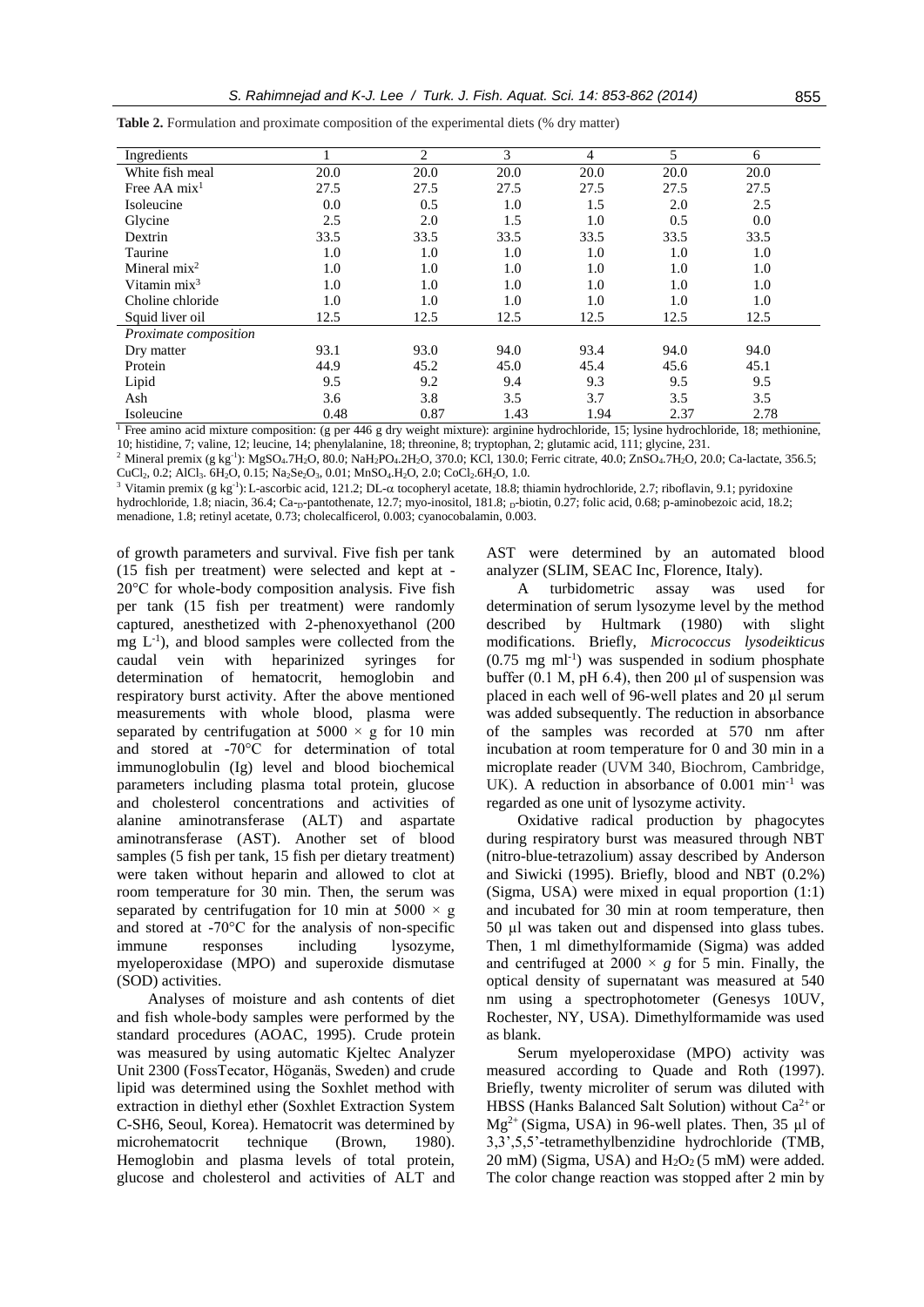adding 35 µl of 4 M sulfuric acid. Finally, the optical density was read at 450 nm in the microplate reader.

Plasma Ig level was determined according to the method described by Siwicki and Anderson (1993). Briefly, plasma total protein concentration was measured using a micro protein determination method (C-690; Sigma), prior to and after precipitating down the Ig molecules using a 12% solution of polyethylene glycol (Sigma). The difference in protein concentration represents the Ig content.

Serum superoxide dismutase (SOD) activity was measured by the percentage reaction inhibition rate of enzyme with WST-1 (Water Soluble Tetrazolium dye) substrate and xanthine oxidase using a SOD Assay Kit (Sigma, 19160) according to the manufacturer's instructions. Each endpoint assay was monitored by absorbance at 450 nm (the absorbance wavelength for the colored product of WST-1 reaction with superoxide) after 20 min of reaction time at 37°C. The percent inhibition was normalized by mg protein and presented as SOD activity units.

#### **Statistical Analysis**

All dietary treatments were assigned by a completely randomized design. Data were analyzed by one-way analysis of variance (ANOVA) in SPSS version 11.0 (SPSS Inc., Chicago, IL, USA). When ANOVA identified differences among groups, the difference in means was made with Tukey's HSD multiple range test. Statistical significance was determined at P<0.05. Data are presented as mean  $\pm$ SD. Percentage data were arcsine transformed before statistical analysis.

### **Results**

The results showed the significant enhancement of growth performance and feed utilization at dietary isoleucine levels of  $\geq 0.87\%$  (Table 3). Feed conversion ratio decreased significantly at isoleucine levels of 0.87-1.94% and significantly higher protein efficiency ratio was found in fish fed 1.43-1.94% isoleucine compared to those offered 0.48% isoleucine. Fish survival was not affected by dietary treatments. Also, the results showed no significant effect of dietary isoleucine on whole-body composition (Table 4).

Higher hematocrit values were obtained at increased isoleucine levels, but the differences were not significant (Table 5). Significantly higher plasma total protein and cholesterol concentrations were found in groups fed 1.43-2.37% isoleucine. Also, the results revealed the significant reduction of plasma ALT and AST activities at dietary isoleucine levels of 1.43-1.94% and 0.87-1.94%, respectively.

Non-specific immune response parameters were affected by dietary isoleucine levels (Table 6). Significantly higher lysozyme and SOD activities were found in fish fed isoleucine levels of 0.87-2.37%

**Table 3.** Growth performance of olive flounder (initial body weight, 8.59±0.13) fed different levels of dietary isoleucine for 9 weeks

| Ile level<br>(% dry diet) | $WG^{1}(\% )$                   | $SGR^2$ (%)                   | $FI^3(g/fish)$   | FCR <sup>4</sup>              | PER <sup>5</sup>              | Survival (%)     |
|---------------------------|---------------------------------|-------------------------------|------------------|-------------------------------|-------------------------------|------------------|
| 0.48                      | $81.54\pm4.68$ <sup>d</sup>     | 0.95 $\pm$ 0.04 <sup>d</sup>  | $18.71 \pm 3.47$ | 2.68 $\pm$ 0.61 <sup>a</sup>  | $0.84\pm0.22b$                | $80.00 \pm 13.5$ |
| 0.87                      | $119.12\pm4.07^{ab}$            | $1.25 \pm 0.03$ <sup>ab</sup> | $19.89 \pm 1.14$ | $1.92 \pm 0.06^{\circ}$       | $1.14\pm0.04^{ab}$            | $77.78 \pm 7.70$ |
| 1.43                      | $128.41 \pm 4.85$ <sup>a</sup>  | $1.31 \pm 0.03^a$             | $17.93\pm0.80$   | $1.64 \pm 0.12^b$             | $1.33 \pm 0.10^a$             | $89.63\pm5.59$   |
| 1.94                      | $116.80 \pm 5.76$ <sup>ab</sup> | $1.23 \pm 0.04$ <sup>ab</sup> | $18.15 \pm 1.23$ | $1.80 \pm 0.21$ <sup>b</sup>  | $122 \pm 0.14^a$              | $88.15 \pm 16.8$ |
| 2.37                      | $109.04\pm4.77$ <sup>bc</sup>   | $1.17 \pm 0.04$ <sup>bc</sup> | $1847\pm0.96$    | $198 \pm 018$ <sup>ab</sup>   | $1.10\pm 0.10^{ab}$           | $8963\pm841$     |
| 2.78                      | 101 98 $\pm$ 5 40 <sup>c</sup>  | 1 12 $\pm$ 0 04 $\rm{c}$      | $17.69 \pm 1.16$ | $2.05 \pm 0.03$ <sup>ab</sup> | 1 05 $\pm$ 0 01 <sup>ab</sup> | $91.85 \pm 5.13$ |
|                           |                                 |                               |                  |                               |                               |                  |

Values are mean of triplicate groups and presented as mean  $\pm$  SD. Values in the same column having different superscript letters are significantly different (P<0.05). The lack of superscript letter indicates no significant differences among treatments.

<sup>1</sup> Weight gain = [(final body weight – initial body weight) / initial body weight  $\times$  100];

<sup>2</sup> Specific growth rate =  $100 \times$  [(In final body weight - ln initial body weight) / days];

 $3$  Feed intake (g/fish) = dry feed consumed (g) / fish;

 $4$  Feed conversion ratio = dry feed fed / wet weight gain;

 $5$  Protein efficiency ratio = wet weight gain / total protein given.

**Table 4.** Whole-body composition (% wet basis) of olive flounder fed different levels of dietary isoleucine for 9 weeks

| Ile level<br>$%$ dry diet) | Protein          | Lipid           | Moisture         | Ash             |
|----------------------------|------------------|-----------------|------------------|-----------------|
| 0.48                       | $16.78\pm0.45$   | $1.08 \pm 0.16$ | $82.40\pm0.61$   | $3.48\pm0.38$   |
| 0.87                       | $16.83 \pm 0.71$ | $1.09 \pm 0.03$ | $81.85 \pm 0.60$ | $3.25 \pm 0.69$ |
| 1.43                       | $17.55 \pm 0.73$ | $0.99 \pm 0.05$ | $81.93\pm0.14$   | $3.56 \pm 0.70$ |
| 1.94                       | $16.97\pm0.53$   | $1.14\pm0.19$   | $81.47\pm0.25$   | $3.33\pm0.52$   |
| 2.37                       | $16.80\pm0.65$   | $1.15 \pm 0.12$ | $81.73 \pm 0.50$ | $3.65 \pm 0.39$ |
| 2.78                       | $16.87\pm0.50$   | $1.12 \pm 0.04$ | $81.54\pm0.45$   | $3.51 \pm 0.75$ |

Values are mean of triplicate groups and presented as mean  $\pm$  SD.

The lack of superscript letter indicates no significant differences among treatments.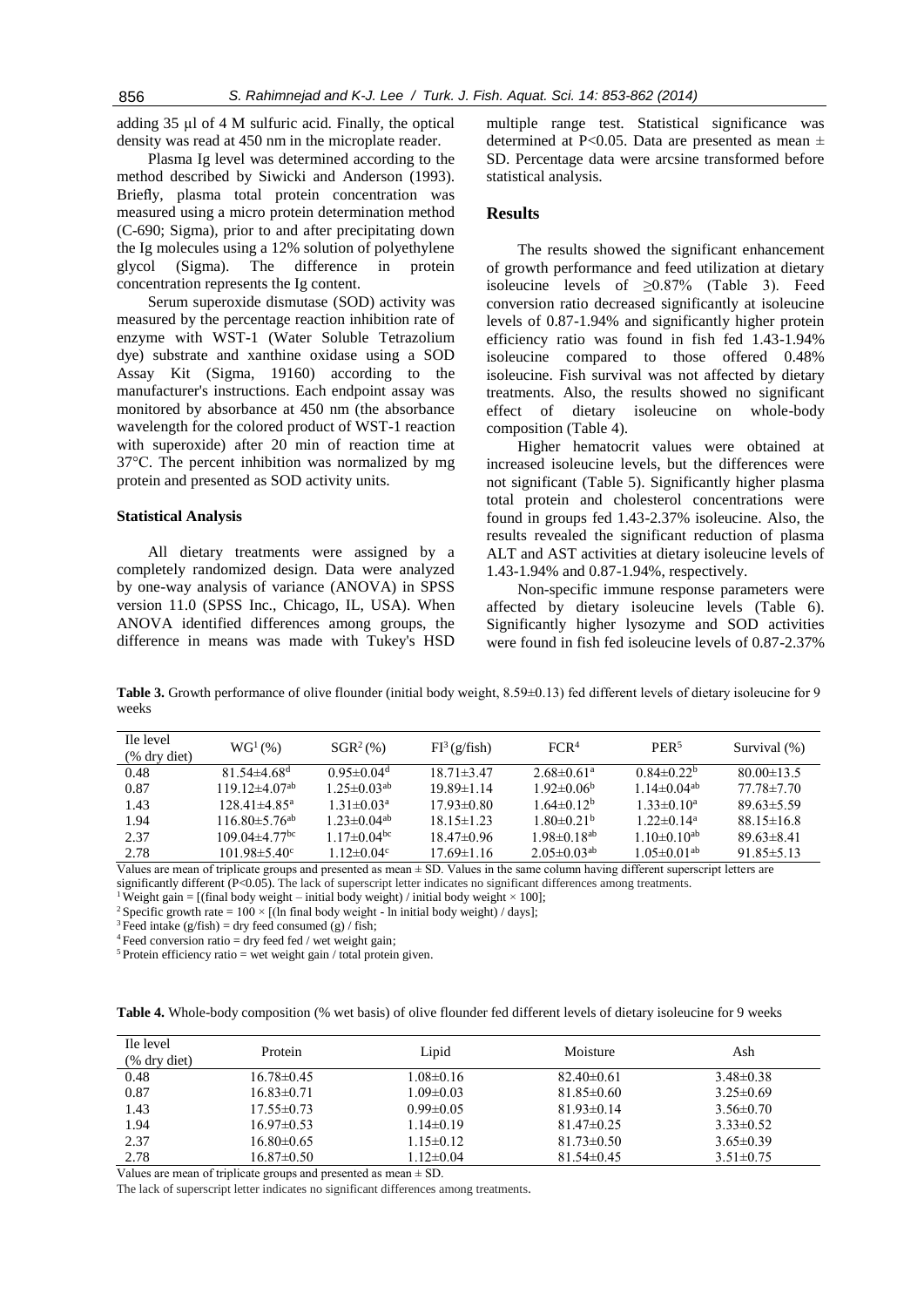**Table 5.** Hematological parameters of olive flounder fed different levels of dietary isoleucine for 9 weeks

| Ile level<br>(% dry diet) | Ht <sup>1</sup>  | Hg <sup>1</sup> | Total protein <sup>3</sup>    | AI.T <sup>4</sup>              | AST <sup>5</sup>               | Glucose <sup>6</sup> | Cholesterol <sup>7</sup>        |
|---------------------------|------------------|-----------------|-------------------------------|--------------------------------|--------------------------------|----------------------|---------------------------------|
| 0.48                      | $15.83 \pm 1.04$ | $2.36\pm0.24$   | $1.72 \pm 0.15$ <sup>c</sup>  | $57.33\pm 6.66^{\circ}$        | $105.5 \pm 6.40^a$             | $19.65 \pm 1.94$     | $39.77 \pm 8.21$ °              |
| 0.87                      | $16.50 \pm 1.80$ | $2.38\pm0.02$   | 1 87 $\pm$ 0 24 <sup>bc</sup> | 56 20 $\pm$ 4 20 <sup>a</sup>  | $8374\pm5.24^{\circ}$          | $24.02\pm4.19$       | 49 12 $\pm$ 9 42 <sup>bc</sup>  |
| 1.43                      | $17.50 \pm 2.18$ | $2.45\pm0.33$   | $2.58 \pm 0.38$ <sup>ab</sup> | $35.79 \pm 2.44$ °             | $64.94\pm7.58b$                | $24.31 \pm 3.58$     | $77.55 \pm 5.80^{\circ}$        |
| 1.94                      | $17.67 \pm 1.76$ | $2.59 \pm 0.25$ | $2.96\pm0.28$ <sup>a</sup>    | 43 26 $\pm$ 4 95 <sup>bc</sup> | $78.00\pm9.13^{\rm b}$         | $25.19\pm3.46$       | $67.08 \pm 7.57$ <sup>ab</sup>  |
| 2.37                      | $17.33\pm 0.76$  | $2.30\pm0.13$   | $2.88 \pm 0.21$ <sup>a</sup>  | $55.37 \pm 5.37$ <sup>ab</sup> | $84.88 \pm 8.42$ <sup>ab</sup> | $24.60 \pm 2.40$     | $64.85 \pm 7.86$ <sup>ab</sup>  |
| 2.78                      | $17.67 \pm 1.04$ | $2.33\pm0.10$   | $2.53 \pm 0.34$ <sup>ab</sup> | $62.81 \pm 2.66^{\circ}$       | $85.03 \pm 7.97$ <sup>ab</sup> | $23.40\pm4.89$       | $60.54 \pm 8.18$ <sup>abc</sup> |

Values are mean of triplicate groups and presented as mean  $\pm$  SD. Values in the same column having different superscript letters are significantly different (P<0.05). The lack of superscript letter indicates no significant differences among treatments*.* <sup>1</sup>Hematocrit (%)

 ${}^{2}$ Hemoglobin (g/dl)

<sup>3</sup>Total protein (g/dl)

<sup>4</sup>Alanine aminotransferase activity (U/L) <sup>5</sup>Aspartate aminotransferase (U/L)

 $6$ Glucose (mg/dl)

<sup>7</sup>Total cholesterol (mg/dl)

**Table 6.** Innate immune response of olive flounder fed different levels of dietary isoleucine for 9 weeks

| Ile level<br>$%$ dry diet) | Lysozyme <sup>T</sup>          | NRT <sup>2</sup>              | MPO <sup>3</sup> | Ig <sup>4</sup>                | SOD <sup>5</sup>                |
|----------------------------|--------------------------------|-------------------------------|------------------|--------------------------------|---------------------------------|
| 0.48                       | $19.74 \pm 2.29$ °             | $0.26 \pm 0.01^b$             | $1.42 \pm 0.04$  | 5.89 $\pm$ 0.57 <sup>b</sup>   | 55.22 $\pm$ 2.84 $\rm{c}$       |
| 0.87                       | $28.23 \pm 2.45$ <sup>ab</sup> | 0 34 $\pm$ 0 03 <sup>ab</sup> | $1.49 \pm 0.04$  | $8.83 \pm 0.73$ <sup>ab</sup>  | 59.06 $\pm$ 3.16 <sup>bc</sup>  |
| 1.43                       | $28.06\pm2.13$ <sup>ab</sup>   | $0.41 \pm 0.04^a$             | $1.51 \pm 0.15$  | 10 36 $\pm$ 0 21 <sup>ab</sup> | $62.54 \pm 4.56$ <sup>abc</sup> |
| 1.94                       | $34.21 \pm 2.48^a$             | $0.42 \pm 0.08^{\text{a}}$    | $1.65 \pm 0.09$  | $12.92 \pm 3.18^a$             | $68.41 \pm 1.51$ <sup>a</sup>   |
| 2.37                       | $33.27 \pm 2.59^{\circ}$       | $0.35 \pm 0.03$ <sup>ab</sup> | $1.45 \pm 0.10$  | $10.72 \pm 3.56$ <sup>ab</sup> | $64.58 \pm 2.10^{ab}$           |
| 2.78                       | 24 73 $\pm$ 4 57 <sup>bc</sup> | $0.37 \pm 0.05$ <sup>ab</sup> | 1.50±0.03        | $9.75 \pm 2.59$ <sup>ab</sup>  | 58.67 $\pm$ 3.57 <sup>bc</sup>  |

Values are mean of triplicate groups and presented as mean  $\pm$  S.D. Values in the same column having different superscript letters are significantly different (*P*<0.05). The lack of superscript letter indicates no significant differences among treatments.

 $1$  Lysozyme (U/ml)

<sup>2</sup> Nitro blue tetrazolium activity (Absorbance)

<sup>3</sup> Myeloperoxidase (Absorbance)

<sup>4</sup> Total Immunoglobulin (mg/ml)

<sup>5</sup> Superoxide dismutase (% inhibition)

and 1.94-2.37%, respectively, compared to those fed the basal diet. Respiratory burst activity was significantly increased at the levels of 1.43-1.94% isoleucine. The highest Ig level was detected in fish fed 1.94% isoleucine and differed significantly from that of the fish fed 0.43% isoleucine. However, MPO activity did not significantly differ among experimental groups.

#### **Discussion**

In the present study the fish readily accepted the semi-purified test diets, however, relatively low growth rates were achieved due to low rearing water temperature. The results showed the significant enhancement of fish growth by increment of dietary isoleucine level up to 1.43% and thereafter a decreasing tendency was achieved. The increased fish growth in this study was primarily due to improved feed utilization efficiency as significantly lower FCR and higher PER were obtained by increment of dietary isoleucine level. It has long been demonstrated that a balanced amino acids profile is required for effective utilization of dietary protein for tissue synthesis (D'Mello, 1994; Yamamoto *et al*., 2000; Berge *et al*., 2002; Green and Hardy, 2002; Goemez-Requeni *et al*., 2003). In this study reduced growth was found in fish groups fed isoleucine deficient diets and those fed higher isoleucine levels than 1.43% probably indicating imbalances in dietary amino acids profile. Antagonistic interactions between BCAA including leucine, isoleucine and valine have been reported in chicks, pigs, rats and humans (D'Mello, 1994). In fish, such effects have not been fully investigated and the obtained results have been capricious (NRC, 2011). BCAA are known to produce antagonistic effects when the proportion of these three amino acids in diet is imbalanced. Reduced growth performance of olive flounder at over 1.43% isoleucine in this study can be attributed to antagonism between BCAA (Ahmed and Khan, 2006).

The results showed no significant influence of isoleucine on feed intake. Similarly, previous studies on catla (*Catla catla*) (Zehra and Khan, 2013) and Pacific white shrimp (*Litopenaeus vannamei*) (Liu *et al*., 2014) did not show any significant effect of dietary isoleucine on feed intake. However, Zhao *et al*. (2012) reported the significant increase of feed intake in Jian carp (*Cyprinus carpio* var. Jian) offered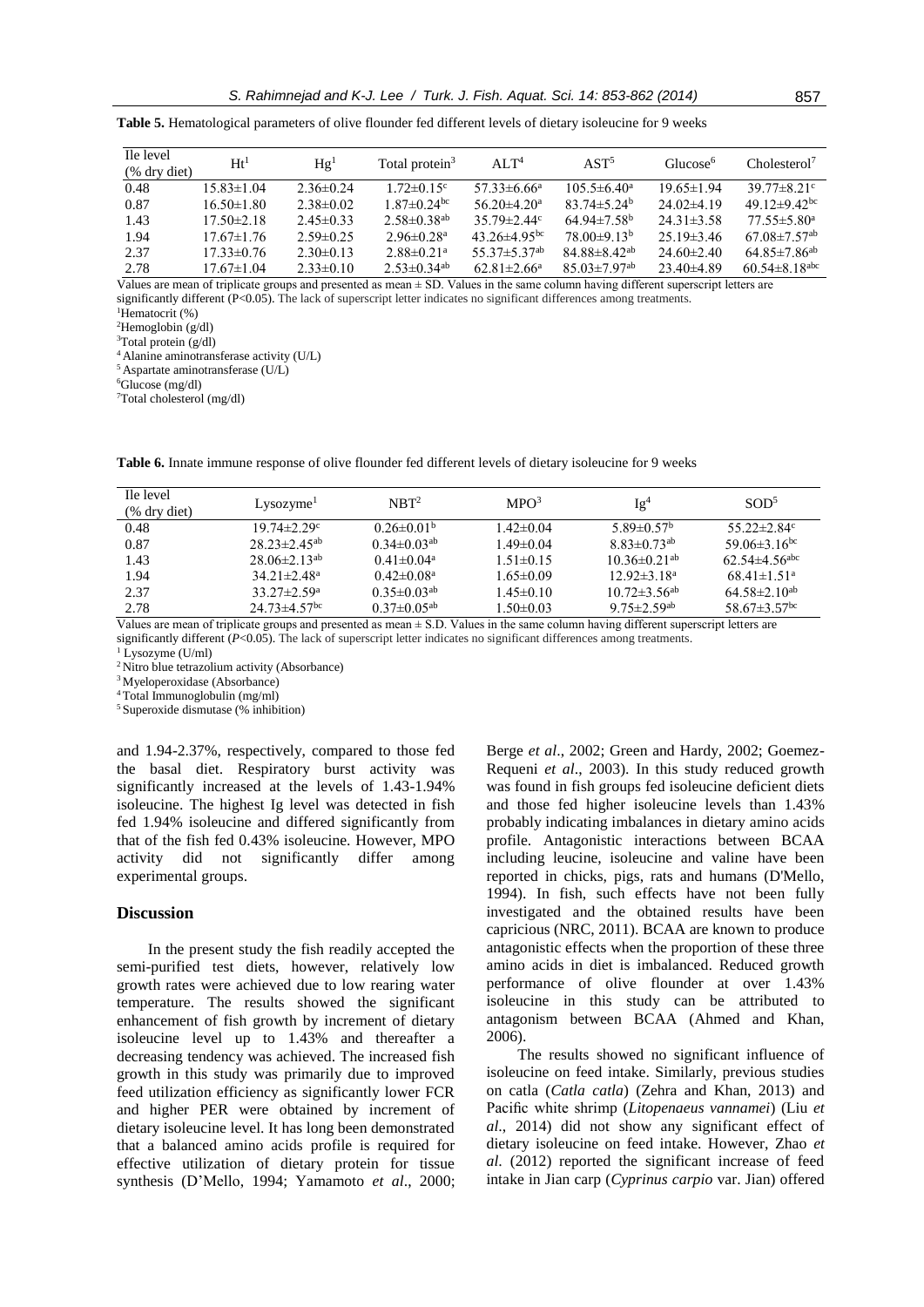incremental dietary isoleucine levels. Quantitative requirement for essential amino acids is generally estimated based on fish weight gain; however, regarding the secondary growth of fish in this study the data were not used for determination of optimal isoleucine requirement level and needs to be quantified in future studies. Fish whole-body composition was taken into account in the present study and the results revealed no significant changes with respect to variations in dietary isoleucine level.

Hematological parameters are being increasingly taken into account in amino acids requirement studies because of their sensitivity to dietary manipulations (Hrubec *et al*., 2000; Congleton and Wagner, 2006). Accordingly, in the current study the changes in hematological and blood biochemical parameters were examined and significant changes were detected. Zhao *et al*. (2013) reported the significant increase of red and white blood cells count in Jian carp fed increased dietary isoleucine levels. In the current study, numerically higher hematocrit values were observed at higher isoleucine levels, however the differences were not significant. Plasma total protein level has been measured frequently as an indicator of physiological condition in fish nutrition studies (Nakagawa *et al*., 2000; Farhangi and Carter, 2001; Watanabe *et al*., 2001; Harikrishnan *et al*., 2003). Total protein in plasma is the most stable component, and few dietary factors have been reported to affect the levels in fish. Plasma total protein is elevated when dietary protein intake increases (Leveille and Sauberlich, 1961) indicating improved physiological condition (Dawson and Bortolotti, 1997). Also, it has been suggested that increased blood protein level is associated with enhanced innate immune response in fish (Wiegertjes *et al*., 1996). In the current study significant enhancements in plasma total protein level was observed at increased isoleucine levels. There is no available study on the effect of dietary isoleucine on fish plasma total protein level, but in agreement to our study significant enhancements in fish serum/plasma protein levels have been reported following administration of optimum dietary lysine level in black sea bream (*Sparus macrocephalus*) (Zhou *et al*., 2010) and yellow catfish (*Pelteobagrus fulvidraco*) (Cao *et al*., 2012), and optimal dietary valine level in red sea bream (Rahimnejad and Lee, 2013). In general, ALT and AST are mainly distributed in the liver and spleen and play important roles in protein metabolism. Their concentrations in the blood increase when the liver and myocardial cells are damaged or their permeability increased. Both enzymes are used as valuable diagnostic means of stress responses in fish species (De Smet and Blust, 2001; Almeida *et al*., 2002; Choi *et al*., 2007) and their concentration in plasma increases in response to several factors such as pollution and ammonia and nitrite toxications (Das *et al*., 2004). In the current study significant reductions in plasma ALT and AST concentrations were achieved by increment of dietary

isoleucine level up to 1.94% indicating an improvement in fish health status. It has been reported that dietary protein affects the plasma cholesterol level (Carroll and Hamilton, 1975; Kritchevsky, 1979; Terpstra *et al*., 1983) and that the main influencing factor is the amino acids composition of the protein source (Garlich *et al*., 1970; Olsen *et al*., 1970a,b; Coles and McDonald, 1972). In agreement to this notion, Sugiyama *et al*. (1996) reported a significant positive correlation between the plasma total cholesterol level and plasma concentration of valine in rats fed different dietary protein sources. Also, the results of our previous study on red sea bream showed the significant increase of plasma cholesterol concentration by increment of dietary valine level (Rahimnejad and Lee, 2013). Similarly, in the present study plasma cholesterol level elevated significantly when dietary isoleucine level increased.

It has been demonstrated that deficiency or excess of dietary protein (Glick *et al*., 1981, 1983; Payne *et al*., 1990) or amino acids (Bhargava *et al*., 1970, 1971; Tsiagbe *et al*., 1987a, 1987b) alters immune responses. BCAA have been shown to play very important roles in the immune organ development (Kidd, 2004). Konashi *et al*. (2000) reported that weights of lymphoid organs are modified by either the type of essential amino acids or the degree of deficiency; and that feeding the BCAAdeficient diet causes the most severe decrease in both thymus and bursa weights in chickens. Lysozyme as a bactericidal enzyme is well known as an important humoral indicator of innate immunity in fish. It is released by leucocytes and provides protection against both gram-positive and gram-negative bacteria by lysing the 1, 4-beta-linkages in the peptidoglycan layer found in bacteria cell walls (Ellis, 1999). Several factors affect the lysozyme activity in fish including nutritional status (Saurabh and Sahoo, 2008). In the present study, significantly higher lysozyme activities were found by increment of dietary isoleucine level up to 2.37% and thereafter a reduced activity was obtained. Similarly, Zhao *et al*. (2013) reported the significant enhancement in lysozyme activity of Jian carp fed increased dietary isoleucine levels. The respiratory burst is generated by macrophages/monocytes and granulocytes to attack invasive pathogens during phagocytosis and is widely used to evaluate the defense capabilities against pathogens (Dalmo *et al*., 1997). In the current study the respiratory burst activity was measured through NBT assay and significantly higher activities were achieved at increased isoleucine levels. There is no earlier report on the effect of isoleucine on fish respiratory burst activity; however our previous study on red sea bream (Rahimnejad and Lee, 2013) showed the enhanced respiratory burst activity at increased valine levels indicating the role of BCAA. Total immunoglobulins play important roles in innate and acquired immune response (Magnadóttir, 2006) and are regarded as a good indicator for the action of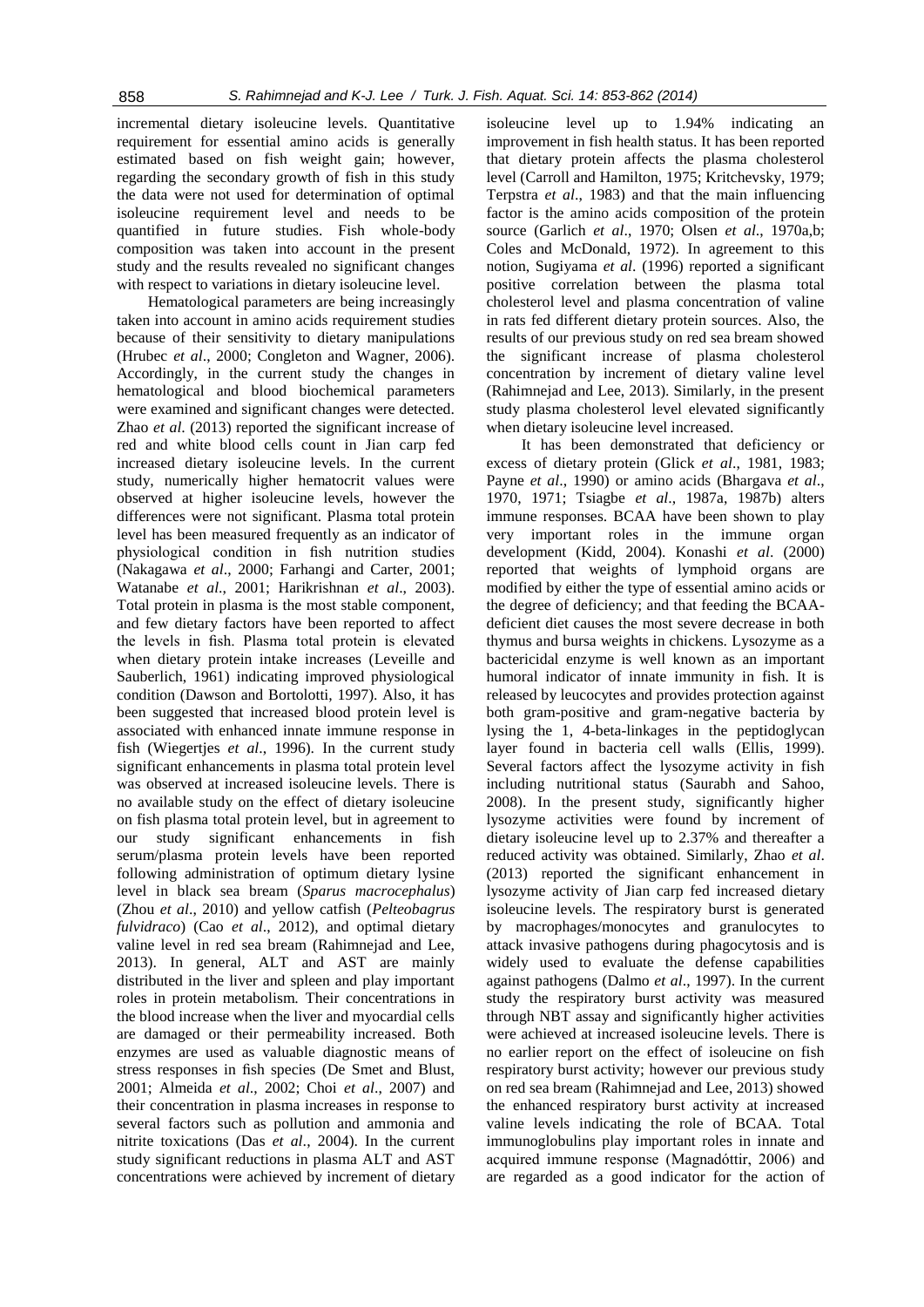immunonutrients. In this study higher Ig levels were found by increment of dietary isoleucine. In agreement to our results, Zhao *et al*. (2013) showed the significant elevation of IgM level in Jian carp fed increased dietary isoleucine level. Reactive oxygen species (ROS) are chemically reactive molecules containing oxygen including oxygen ions and peroxides. The over production of ROS may damage cell membranes (Liu *et al*., 2007). Radical scavenging enzymes such as SOD can provide protection against ROS damage. Earlier, Zhao et al. (2013) reported the enhancement of SOD activity in Jian carp when by increment of dietary isoleucine level, which is in agreement with the results of the present study.

In conclusion, under the rearing conditions in this study it was shown that supplementation of a proper level of isoleucine is necessary for maximal growth of olive flounder, however, the optimum requirement level remains to be determined in future studies. The most significant finding of this study was that dietary inclusion of approximately 2% isoleucine can enhance humoral innate immune response in olive flounder.

# **Acknowledgments**

This research was supported by Basic Science Program through the National Research Foundation of Korea (NRF) funded by the Ministry of Education, Science and Technology (grant number NRF 2010- 0009918).

#### **References**

- Ahmed, I. and Khan, M.A. 2006. Dietary branched-chain amino acid valine, isoleucine and leucine requirements of fingerling Indian major carp, *Cirrhinus mrigala* (Hamilton). British Journal of Nutrition, 96: 450–460. doi: 10.1079/BJN20061845
- Almeida, J.A., Diniz, Y.S., Marques, S.F.G., Faine, L.A., Ribas, B.O., Burneiko, R.C. and Novelli, E.L.B. 2002. The use of the oxidative stress responses as biomarkers in Nile tilapia (*Oreochromis niloticus*) exposed to in vivo cadmium contamination. Environment International, 27: 673–679. doi:10.1016/S0160-4120(01)00127-1.
- Anderson, D.P. and Siwicki, A.K. 1995. Basic haematology and serology for fish health programs. In: M. Shariff, J.R. Arthur and J.P. Subasinghe (Eds.), Diseases in Asian aquaculture II. Fish Health Section. Asian Fisheries Society. Manila: 185-202.
- AOAC (Association of Official Analytical Chemists), 1995. Official Methods of Analysis of Official Analytical Chemists International 16th ed. Association of Official Analytical Chemists, Arlington, VA, USA.
- Berge, G.E., Sveier, H. and Lied, E. 2002. Effects of feeding Atlantic salmon (*Salmo salar* L.) imbalanced levels of lysine and arginine. Aquaculture Nutrition,  $8: 239 - 248$

doi: 10.1046/j.1365-2095.2002.00211.x

Bhargava, K.K., Hanson, R.P. and Sunde, M.L. 1970. Effects of methionine and valine on antibody production in chickens infected with Newcastle disease virus. Journal of Nutrition, 100: 241–248.

- Bhargava, K.K., Hanson, R.P. and Sunde, M.L. 1971. Effects of threonine on growth and antibody production in chickens infected with Newcastle disease virus. Poultry Science, 50: 710–713. doi:10.3382/ps.0500710
- Brown, B.A., 1980. Routine hematology procedures. In: Brown, B.A. (Ed.), Hematology, Principles and Procedures, Lea and Febiger, Philadelphia, PA, USA, 71–112 pp.
- Burns, C.P. 1975. Isoleucine metabolism by leukemic and normal human leukocytes in relation to cell maturity and type. Blood, 45: 643-651.
- Calder, P.C. 2006. Branched-chain amino acid and immunity. Journal of Nutrition, 136: 288S–293S.
- Cao, J.M., Chen, Y., Zhu, X., Huang, Y.H., Zhao, H.X., Li, G.L., Lan, H.B., Chen, B. and Pan, Q. 2012. A study on dietary L-lysine requirement of juvenile yellow catfish *Pelteobagrus fulvidraco*. Aquaculture Nutrition, 18: 35–45. doi: 10.1111/j.1365-2095.2011. 00874.x
- Carroll, K.K. and Hamilton, R.M.G. 1975. Effects of dietary protein and carbohydrate on plasma cholesterol levels in relation to atherosclerosis. Journal of Food Science, 40: 18–23.
	- doi:10.1111/j.1365-2621.1975.tb03726.x
- Choi, C.Y., Min, B.H., Jo, P.G. and Chang, Y.J. 2007. Molecular cloning of PEPCK and stress response of black porgy (*Acanthopagrus schlegeli*) to increased temperature in freshwater and seawater. General and Comparative Endocrinology, 152: 47–53. [doi:10.1016/j.ygcen.2007.02.019](http://dx.doi.org/10.1016/j.ygcen.2007.02.019)
- Coles, B.L. and McDonald, I. 1972. The influence of dietary protein on dietary carbohydrate: lipid interrelationships. Nutrition and Metabolism, 14: 238– 244. doi:10.1159/000175386
- Congleton, J.L. and Wagner, T. 2006. Blood-chemistry indicators of nutritional status and food intake in juvenile salmonids. Journal of Fish Biology, 69: 473– 490. doi:10.1111/j.1095-8649.2006.01114
- Dabrowski, K., Lee, K.J. and Rinchard, J. 2003. The smallest vertebrate, teleost fish, can utilize synthetic dipeptide-based diets. Journal of Nutrition, 133: 4225–4229.
- Dalmo, R.A., Ingebrigtsen, K. and Bogwald, J. 1997. Nonspecific defence mechanisms in fish, with particular reference to the reticuloendothelial system (RES). Journal of Fish Diseases, 20: 241–273. doi:10.1046/j.1365-2761.1997.00302.x
- Das, P.C., Ayyappan, S., Jena, J.K. and Das, B.K. 2004. Acute toxicity of ammonia and its sub-lethal effects on selected haematological and enzymatic parameters of mrigal, *Cirrhinus mrigala* (Hamilton). Aquaculture Research, 35: 134–143.

doi:10.1111/j.1365-2109. 2004.00994.x

- Dawson, R.D. and Bortolotti, G.R. 1997. Total plasma protein level as an indicator of condition in wild American kestrels (*Falco sparverius*). Canadian Journal of Zoology, 75: 680–686.
- De Smet, H. and Blust, R. 2001. Stress responses and changes in protein metabolism in Carp *Cyprinus carpio* during cadmium exposure. Ecotoxicology and Environmental Safety, 38: 255–262. doi:10.1006/eesa.2000.2011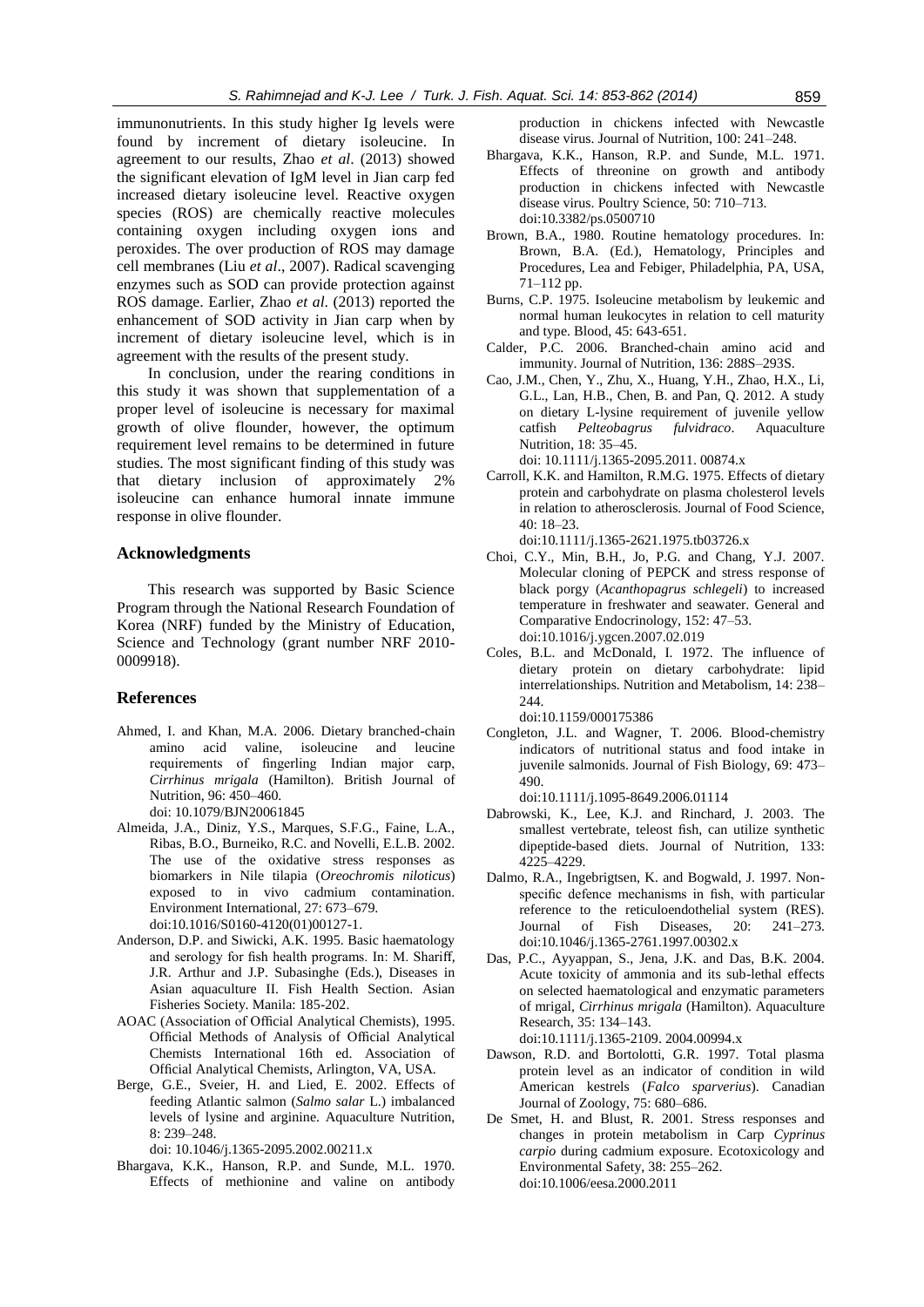- D'Mello, J.P.F. 1994. Amino acid imbalances, antagonisms and toxicities. In: J.P.F. D'Mello (Ed.), Amino Acids in Farm Animal Nutrition, Wallingford: CAB International, 63–97 pp.
- Ellis, A.E., Stolen, J.S., Fletcher, T.C., Anderson, D.P., Roberson,W.B. and Van muiswinker, W.B. 1990. Serum Antiprotease in Fish. Techniques in Fish Immunology. SOS Publication, Fair Haven, U.S.A. 95–99.
- Ellis, A.E. 1999. Immunity to bacteria in fish. Fish and Shellfish Immunology, 9: 291–308. [doi:10.1006/fsim.1998.0192](http://dx.doi.org/10.1006/fsim.1998.0192)
- Farhangi, M. and Carter, C.G. 2001. Growth, physiological and immunological responses of rainbow trout (*Oncorhynchus mykiss*) to different dietary inclusion levels of dehulled lupin (*Lupinus angusti folius*). Aquaculture Research, 32(1): 329–340. doi:10.1046/j.1355-557x.2001.00044.x
- Fehlbaum, P., Rao, M., Zasloff, M. and Anderson, G.M. 2000. An essential amino acid induces epithelial ßdefensin expression. Proceedings of the National Academy of Sciences, 97: 12723–12728. doi:10.1073/pnas.220424597
- Field, C.J., Wu, G. and Marliss, E.B. 1994. Enhanced metabolism of glucose and glutamine in mesenteric lymph node lymphocytes from spontaneously diabetic BB rats. Canadian Journal of Physiology and Pharmacology, 72: 827–832. doi:10.1139/y94-117
- Garlich, J.D., Bazzano, G. and Olsen, R.E. 1970. Changes in plasma free amino acid concentrations in human subjects on hypercholesterolemic diets. The American Journal of Clinical Nutrition, 23: 1626–1683.
- Glick, B., Day, E.J. and Thompson, D. 1981. Calorie– protein deficiencies and the immune response of the chicken Ι. Humoral immunity. Poultry Science, 60: 2494–2500. doi:10.3382/ps.0602494
- Glick, B., Taylor, R.L.Jr., Martin, D.E., Watabe, H., Day, E.J. and Thompson, D. 1983. Calorie–protein deficiencies and the immune response of the chicken П. Cell-mediated immunity. Poultry Science, 62: 1889–1893.
	- doi:10.3382/ps.0621889
- Gόmez-Requeni, P., Mingarro, M., Kirchner, S., Calduch-Giner, J.A., Médale, F., Corraze, G., Panserat, S., Martin, S.A.M., Houlihan, D.F., Kaushik, S.J. and Pérez-Sánchez, J. 2003. Effects of dietary amino acid profile on growth performance, key metabolic enzymes and somatotropic axis responsiveness of gilthead sea bream (*Sparus aurata*). Aquaculture, 220: 749–767.

[doi:10.1016/S0044-8486\(02\)00654-3](http://dx.doi.org/10.1016/S0044-8486%2802%2900654-3)

- Green, J.A. and Hardy, R.W. 2002. The optimum dietary essential amino acid pattern for rainbow trout (*Oncorhynchus mykiss*), to maximize nitrogen retention and minimize nitrogen excretion. Fish Physiology and Biochemistry, 27: 97–108.
- Grimble, R.F. 2006. The effects of sulfur amino acid intake on immune function in humans. Journal of Nutrition, 136: 1660S–1665S.
- Hardy, R.W. and Tacon, A.G.J. 2002. Fish meal: historical uses, production trends, and future outlook for sustainable supplies. In: R.R. Stickney and J.M. MacVey (Eds.), Responsible Marine Aquaculture, CABI Publishing, Wallingford, UK: 311–325.
- Harikrishnan, R., Nisha Rani, M. and Balasundaram, C.

2003. Hematological and biochemical parameters in common carp, *Cyprinus carpio*, following herbal treatment for *Aeromonas hydrophila* infection. Aquaculture, 221: 41–50.

[doi:10.1016/S0044-8486\(03\)00023-1](http://dx.doi.org/10.1016/S0044-8486%2803%2900023-1)

- Hultmark, D., Steiner, H., Rasmuson, T. and Boman, H.G. 1980. Insect immunity: purification and properties of three inducible bactericidal proteins from hemolymph of immunized pupae of *Hyalophora cecropia*. European Journal of Biochemistry, 106: 7–16. doi:10.1111/j.1432-1033.1980.tb05991.x
- Hrubec, T.C., Cardinale, J.L. and Smith, S.A. 2000. Hematology and plasma chemistry reference intervals for cultured Tilapia (*Oreochromis hybrid*). Veterinary Clinical Pathology, 29: 7–12. doi:10.1111/j.1939-165X.2000.tb00389.x
- Khan, M.A. and Abidi, S.F. 2007. Dietary isoleucine requirement of fingerling Indian major carp, *Labeo rohita* (Hamilton). Aquaculture Nutrition, 13: 424– 430.

doi:10.1111/j.1365-2095.2007.00493.x

- Kidd, M.T. 2004. Nutritional modulation of immune function in broilers. Poultry Science, 83: 650–657. doi: 10.1093/ps/83.4.650.
- Kim, S.W., Mateo, R.D., Yin, Y.L. and Wu, G. 2007. Functional amino acids and fatty acids for enhancing production performance of sows and piglets. Asian-Australasian Journal of Animal Science, 20: 295–306. doi: 10.5713/ajas.2007.295.
- Konashi, S., Takahashi, K. and Akiba, Y. 2000. Effects of dietary essential amino acid deficiencies on immunological variables in broiler chickens. British Journal of Nutrition, 83: 449–456. doi:10.1017/S0007114500000556
- Kritchevsky, D. 1979. Vegetable protein and atherosclerosis. Journal of the American Oil Chemists' Society, 56: 135–140.
- Lee, D.J. and Putnam, G.B. 1973. The response of rainbow trout to varying protein/energy ratios in a test diet. Journal of Nutrition, 103: 916–922.
- Leveille, G.A. and Sauberlich, H.E. 1961. Influence of dietary protein level on serum protein components and cholesterol in the growing chick. Journal of Nutrition, 74: 500–504.
- Li, P., Yin, Y.L., Li, D., Kim, S.W. and Wu, G. 2007. Amino acids and immune function. British Journal of Nutrition, 98: 237–252. doi:10.1017/S000711450769 9 36.x
- Liu, Y., Wang, W.N., Wang, A.L., Wang, J.M. and Sun, R.Y. 2007. Effects of dietary vitamin E supplementation on antioxidant enzyme activities in *Litopenaeus vannamei* (Boone, 1931) exposed to acute salinity changes. Aquaculture, 265: 351–358. [doi:10.1016/j.aquaculture.2007.02.010.](http://dx.doi.org/10.1016/j.aquaculture.2007.02.010)
- Liu, F.J., Liu, Y.J., Tian, L.X., Li, X.F., Zhang, Z.H., Yang, H.J. and Du, Z.Y. 2014. Quantitative dietary isoleucine requirement of juvenile Pacific white shrimp, *Litopenaeus vannamei* (Boone) reared in lowsalinity water. Aquaculture International. doi:10.1007/s10499-014-9761-y
- Luo, Z., Liu, Y.J., Mai, K.S., Tian, L.X., Tan, X.Y., Yang, H.J., Liang, G.Y. and Liu, D.H. 2006. Quantitative Llysine requirement of juvenile grouper *Epinephelus coioides*. Aquaculture Nutrition, 12: 165–172. doi:10.1111/j.1365-2095.2006.00392.x
- Magnadóttir, B. 2006. Innate immunity of fish (overview). Fish and shellfish Immunology, 20: 137–151.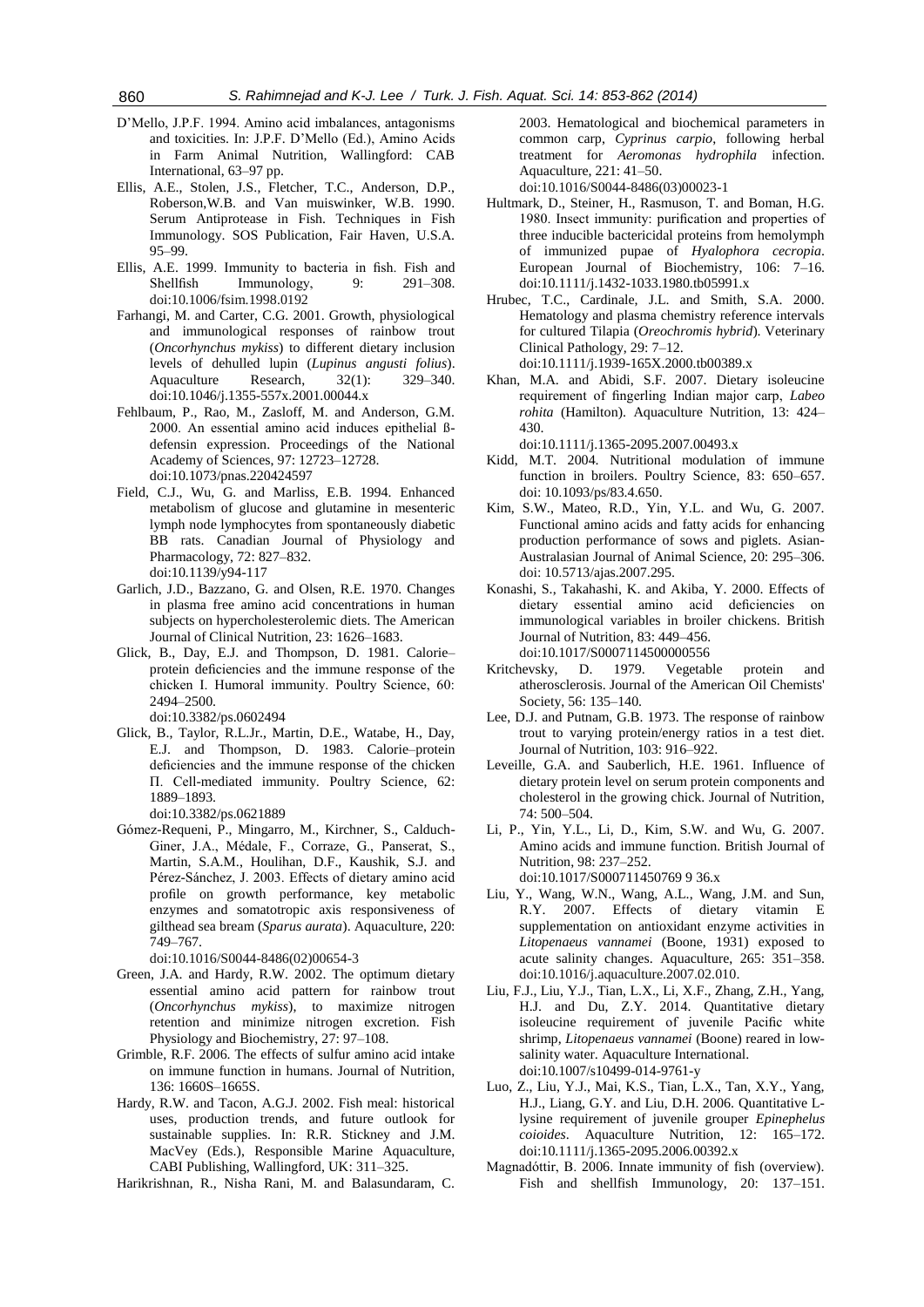[doi:10.1016/j.fsi.2004.09.006](http://dx.doi.org/10.1016/j.fsi.2004.09.006)

- Meijer, A.J. 2003. Amino Acids as Regulators and Components of Non-proteinogenic Pathways. Journal of Nutrition, 133: 2057–2062.
- Ministry of Maritime Affairs and Fisheries, 2013. Aquaculture Statistic from Ministry of Maritime Affairs and Fisheries of Korea.
- Nakagawa, H., Mustafa, M.G., Takii, K., Umino, T. and Kumai, H. 2000. Effect of dietary catechin and Spirulina on vitamin C metabolism in red sea bream. Fisheries Science, 66: 321–326. doi:10.1046/j.1444-2906.2000.00050.x
- Newsholme, E.A. and Calder, P.C. 1997. The proposed role of glutamine in some cells of the immune system and speculative consequences for the whole animal. Nutrition, 13: 728–730.

doi:10.1046/j.1444-2906. 2000.00050.x

- NRC 1993. Nutrient Requirements of Fish. National Academy Press, Washington DC, USA, 114 pp.
- NRC 2011. Nutrient Requirements of Fish. Natl Academy Press, Washington, DC, USA.
- Olsen, R.E. Bazzano, C. and D'Elia, J.A. 1970a. The effects of large amounts of glutamic acid upon serum lipids and sterol metabolism in man. Transactions of the Association of American Physicians, 83: 196–210.
- Olsen, R.E., Nichaman, M.Z., Nittka, J. and Eagles, A. 1970b. Effect of amino acid diets upon serum lipids in man. The American Journal of Clinical Nutrition, 23: 1614–1625.
- Payne, C.J., Scott, T.R., Dick, J.W. and Glick, B. 1990. Immunity to *Pasteurella multocida* in proteindeficient chickens. Poultry Science, 69: 2134–2142. doi:10.3382/ps.0692134
- Petro, T.M. and Bhattacharjee, J.K. 1980. Effect of dietary essential amino acid limitations upon native levels of murine serum immunoglobulins, transferrin, and complement. Infection and Immunity, 27: 513–518.
- Quade, M.J. and Roth, J.A. 1997. A rapid, direct assay to measure degranulation of bovine neutrophil primary granules. Veterinary Immunology and Immunopathology, 58: 239–248. [doi:10.1016/S0165-2427\(97\)00048-2](http://dx.doi.org/10.1016/S0165-2427%2897%2900048-2)
- Rahimnejad, S. and Lee, K.J. 2013. Dietary valine requirement of juvenile red sea bream *Pagrus major*. Aquaculture, 416-417: 212–218. [doi:10.1016/j.aquaculture.2013.09.026](http://dx.doi.org/10.1016/j.aquaculture.2013.09.026)
- Ren, M., Lia, Y., Xie, J., Liu, B., Zhou, Q., Ge, X., Cui, H., Pan, L. and Chen, R. 2013. Dietary arginine requirement of juvenile blunt snout bream, *Megalobrama amblycephala*. Aquaculture, 414-415: 229–234.

[doi:10.1016/j.aquaculture.2013.08.021](http://dx.doi.org/10.1016/j.aquaculture.2013.08.021)

Roch, P. 1999. Defense mechanisms and disease prevention in farmed marine invertebrates. Aquaculture, 172: 125–145.

[doi:10.1016/S0044-8486\(98\)00439-6](http://dx.doi.org/10.1016/S0044-8486%2898%2900439-6)

Ruth, M.R. and Field, C.J. 2013. The immune modifying effects of amino acids on gut-associated lymphoid tissue. Journal of Animal Science and Biotechnology, 4: 27.

doi:10.1186/2049-1891-4-27

Saurabh, S. and Sahoo, P.K. 2008. Lysozyme: An important defence molecule of fish innate immune system. Aquaculture Research, 39: 223–239.

doi:10.1111/j.1365-2109.2007.01883.x

Siwicki, A.K. and Anderson, D.P. 1993. Nonspecific defense mechanisms assay in fish: II. Potential killing

activity of neutrophils and macrophages, lysozyme activity in serum and organs and total immunoglobulin level in serum. Fish Disease Diagnosis and Prevention Methods. Wydawnictwo Instytutu Rybactwa Strodladowego, Olsztyn, Poland: 105–112.

Sugiyama, K., Kanamori, H., Akachi, T. and Yamakawa, A. 1996. Amino acid composition of dietary proteins affects plasma cholesterol concentration through alteration of hepatic phospholipid metabolismin rats fed a cholesterol-free diet. Nutritional Biochemistry, 7: 40–48.

[doi:10.1016/0955-2863\(95\)00165-4](http://dx.doi.org/10.1016/0955-2863%2895%2900165-4)

Tacon, A.G.J. and Metian, M. 2008. Global overview on the use of fish meal and fish oil in industrially compounded aquafeeds: Trends and future prospects. Aquaculture, 285: 146–158.

[doi:10.1016/j.aquaculture.2008.08.015](http://dx.doi.org/10.1016/j.aquaculture.2008.08.015)

- Terpstra, A.H.M., Hermus, R.J.J. and West, C.E. 1983. The role of dietary protein in cholesterol metabolism. World Review of Nutrition and Dietetics, 42: 1–55.
- Tsiagbe, V.K., Good, M.E., Harper, A.E. and Sunde M.L. 1987a. Efficacy of cysteine in replacing methionine in the immune responses of broiler chickens. Poultry Science, 66: 1138–1146. doi:10.3382/ps.0661138.b
- Tsiagbe, V.K., Cook, M.E., Harper, A.E. and Sunde, M.L. 1987b. Enhanced immune responses in broiler chickens fed methionine-supplemented diets. Poultry Science, 66: 1147–1154. doi:10.3382/ps.0661147
- Waithe, W.I., Dauphinais, C., Hathaway, P. and Hirschhorn, K. 1975. Protein synthesis in stimulated lymphocytes. II. Amino acid requirements. Cellular Immunology, 17: 323–334.

[doi:10.1016/S0008-8749\(75\)80036-0](http://dx.doi.org/10.1016/S0008-8749%2875%2980036-0)

- Wang, X., Castanon, F. and Parsons, C.M. 1997. Order of amino acid limitation in meat and bone meal. Poultry Science, 76: 54–58. doi:10.1093/ps/76.1.54
- Watanabe, T., Aoki, H., Watanabe, K., Maita, M., Yamagata, Y. and Satoh, S. 2001. Quality evaluation of different types of non-fish meal diets for yellowtail. Fisheries Science, 67: 461–469. doi:10.1046/j.1444-2906.2001.00262.x
- Wiegertjes, G.F., Stet, R.J.M., Parmentier, H.K. and Van Muiswinkel, W.B. 1996. Immunogenetics of disease resistance in fish; a comparable approach. Developmental and Comparative Immunology, 20: 365–381.

[doi:10.1016/S0145-305X\(96\)00032-8](http://dx.doi.org/10.1016/S0145-305X%2896%2900032-8)

- Wu, G.Y., Field, C.J. and Marliss, E.B. 1991a. Glutamine and glucose metabolism in thymocytes from normal and spontaneously diabetic BB rats. Biochemistry and Cell Biology, 69: 801–808.
- Wu, G.Y., Field, C.J. and Marliss, E.B. 1991b. Elevated glutamine metabolism in splenocytes from spontaneously diabetic BB rats. Biochemical Journal, 274: 49–54.
- Wu, G.Y., Field, C.J. and Marliss, E.B. 1991c. Glutamine and glucose metabolism in rat splenocytes and mesenteric lymph node lymphocytes. American Journal of Physiology, 260: 141–147.
- Xue, H. and Field, C.J. 2011. New role of glutamate as an immunoregulator via glutamate receptors and transporters. Frontiers in Bioscience (Scholar Edition), 3: 1007–1020.
- Yamamoto, T., Shima, T., Furuita, H., Shiraishi, M.,